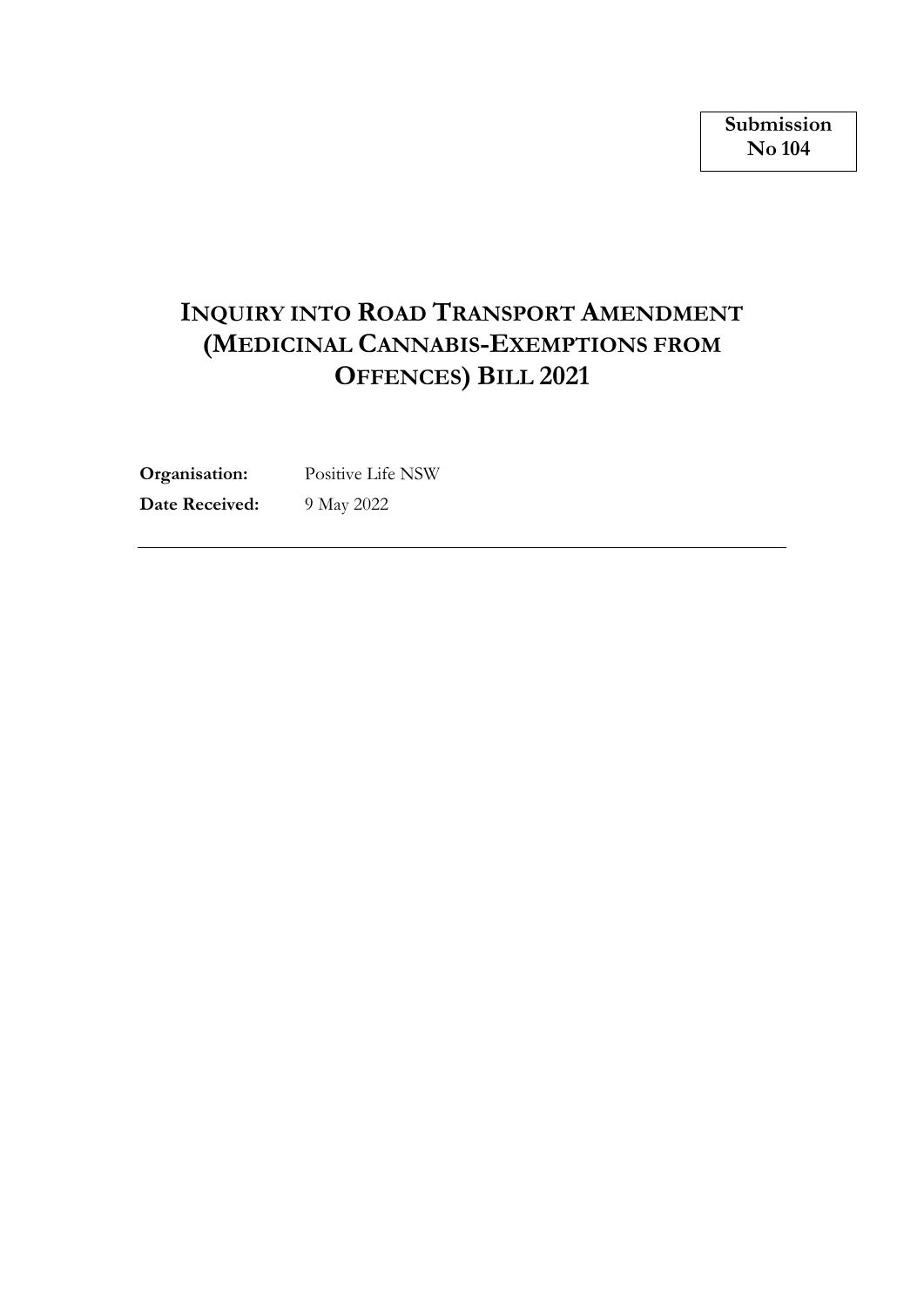

*The Honourable Chris Rath MLC Standing Committee on Law and Justice Legislative Council Parliament of New South Wales*

*Submitted via website: [www.parliament.nsw.gov.au/lawandjustice](https://www.parliament.nsw.gov.au/committees/inquiries/Pages/inquiry-details.aspx?pk=2847#tab-submissions)*

## *Re: Submission into the Inquiry into Road Transport Amendment (Medicinal Cannabis-Exemptions from Offences) Bill 2021*

## *To the Honourable Chris Rath MLC*

*Positive Life NSW (Positive Life) welcomes the opportunity to provide a submission into the Inquiry into the Road Transport Amendment (Medicinal Cannabis-Exemptions from Offences) Bill 2021.*

*Positive Life is the largest peer-led and run representative body of all people living with and affected by HIV in Australia based in NSW, and the voice of all people living with HIV (PLHIV) in NSW since 1988. We provide leadership and advocacy in advancing the human rights and quality of life of all PLHIV, and to change systems and practices that stigmatise and discriminate against PLHIV, our friends, family and carers in NSW. More information can be found at [www.positivelife.org.au](http://www.positivelife.org.au/)*

*Positive Life welcomes this amendment to the Road Transport Act 2013 which addresses the injustice faced by PLHIV of legally prescribed medicinal cannabis who are at risk of a drug-driving offence and other unintended consequences.* 

#### *HIV health-related impacts*

*Medicinal cannabis is used by a proportion of PLHIV to ease their HIV-related symptoms of nerve pain*  (peripheral neuropathy) $^1$  $^1$ , reduce inflammation $^2$  $^2$  and the cognitive impacts of HIV $^3$  $^3$ , insomnia $^4$  $^4$ , *anxiety[5](#page-1-4) , nause[a6](#page-1-5) , appetite[7](#page-1-6) and weight. Peripheral neuropathy causes painful stabbing, burning or tingling sensations in the hands, legs and feet, which can be triggered by some HIV antiretroviral* 

<span id="page-1-0"></span> $1$  Hjorthøj C, La Cour P, Nordentoft M, Posselt CM. Cannabis-based medicines and medical cannabis for patients with neuropathic pain and other pain disorders: Nationwide register-based pharmacoepidemiologic comparison with propensity score matched controls. *Eur J Pain*. 2022;26(2):480-491. doi:10.1002/ejp.1874 <sup>2</sup> Costiniuk CT, Jenabian MA. Cannabinoids and inflammation: implications for people living with HIV. *AIDS*. 2019;33(15):2273-2288. doi:10.1097/QAD.0000000000002345

<span id="page-1-2"></span><span id="page-1-1"></span><sup>&</sup>lt;sup>3</sup> Watson CW, Campbell LM, Sun-Suslow N, et al. Daily Cannabis Use is Associated With Lower CNS Inflammation in People With HIV. *J Int Neuropsychol Soc*. 2021;27(6):661-672. doi:10.1017/S1355617720001447

<span id="page-1-3"></span><sup>4</sup> Walsh JH, Maddison KJ, Rankin T, et al. Treating insomnia symptoms with medicinal cannabis: a randomized, crossover trial of the efficacy of a cannabinoid medicine compared with placebo. *Sleep*. 2021;44(11):zsab149. doi:10.1093/sleep/zsab149

<span id="page-1-4"></span><sup>5</sup> Costiniuk CT, Saneei Z, Salahuddin S, et al. Cannabis Consumption in People Living with HIV: Reasons for Use, Secondary Effects, and Opportunities for Health Education. *Cannabis Cannabinoid Res*. 2019;4(3):204-213. Published 2019 Sep 23. doi:10.1089/can.2018.0068

<span id="page-1-5"></span><sup>6</sup> Breijyeh Z, Jubeh B, Bufo SA, Karaman R, Scrano L. Cannabis: A Toxin-Producing Plant with Potential Therapeutic Uses. *Toxins (Basel)*. 2021;13(2):117. Published 2021 Feb 5. doi:10.3390/toxins13020117

<span id="page-1-6"></span> $<sup>7</sup>$  Riggs PK, Vaida F, Rossi SS, et al. A pilot study of the effects of cannabis on appetite hormones in HIV-infected</sup> adult men. *Brain Res*. 2012;1431:46-52. doi:10.1016/j.brainres.2011.11.001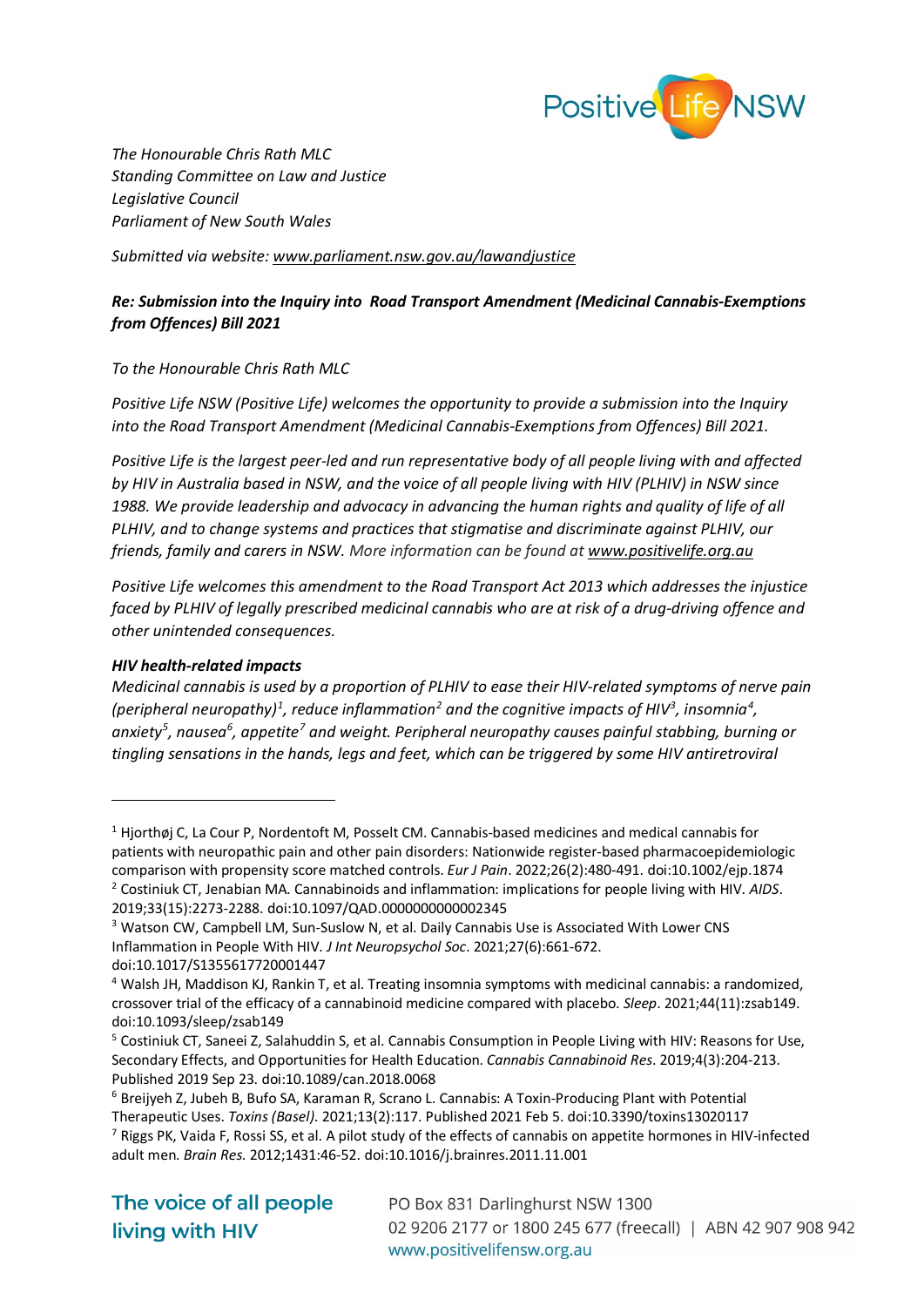*medication and other co-morbidities such as diabetes. When HIV weakens the immune system sufficiently, other opportunistic infections can also lead to peripheral neuropathy. Additionally, evidence shows the use of medicinal cannabis to reduce the pain and discomfort of peripheral neuropathy among PLHIV is associated with a lower use of prescription opioid analgesics[8](#page-2-0) , and therefore a reduced risk of opioid dependence amongst this group.* 

### *Social impacts*

*Today HIV is considered a chronic manageable health condition. A HIV diagnosis is no longer a certain death sentence, and PLHIV can expect to enjoy a life span on par with others who do not live with the condition. As such, today greater numbers of PLHIV are actively employed in the workforce, responsible for families and care of children, and meaningfully participate in the wider community. However, for those PLHIV who were diagnosed in the early years of the epidemic and experienced side effects from the early HIV medications or those diagnosed late or with an advanced HIV diagnosis even in the modern era[9](#page-2-1) , many still live with a range of HIV-related health impacts and comorbidities.* 

*PLHIV who use medicinal cannabis to alleviate their pain, inflammation, nausea or insomnia with medicinal cannabis, are also often active members in their communities and social networks. The Bill removes the concerns or fears of these PLHIV who risk a drug-driving offense under the current law in their travel to contribute and participate within the community, meet with friends or family, and independently attend work commitments or their medical appointments.* 

*Additionally, in the interests to mitigate the risk of HIV disclosure, many PLHIV travel extensive distances outside of their social footprint and networks to their HIV specialist appointments to access their HIV antiretroviral medication. For these PLHIV the threat and risk of HIV stigma and discrimination from their own communities, especially in areas that overlap their employment environments is unfortunately still a probable and credible likelihood. The Bill will remove this additional threat of a drug-driving offense for these PLHIV who are compelled to travel while managing their HIV symptomology with medically prescribed medicinal cannabis.*

*In conclusion, Positive Life supports this Act to amend the Road Transport Act 2013 to exclude users of medicinal cannabis from the application of the offence relating to driving with the presence of delta-9-tetrahydrocannabinol (THC) in a person's oral fluid, blood or urine. By enabling PLHIV to use their medicinal cannabis without fear of arrest, their quality of life is increased and enhanced, and they can maintain a strong sense of agency over their choices.*

*Positive Life would like to commend the NSW Legislative Council's Standing Committee on Law and Justice in their dedicated and thorough research and consultation process with the aim of reforming the Road Transport Act 2013 (Medicinal Cannabis-Exemptions from Offences) to grant fair and equitable rights for all Australian medicinal cannabis patients who drive including those of us living with HIV.* 

<span id="page-2-0"></span><sup>8</sup> Sohler NL, Starrels JL, Khalid L, et al. Cannabis Use is Associated with Lower Odds of Prescription Opioid Analgesic Use Among HIV-Infected Individuals with Chronic Pain. *Subst Use Misuse*. 2018;53(10):1602-1607. doi:10.1080/10826084.2017.1416408

<span id="page-2-1"></span><sup>9</sup> Kirby Institute. HIV, viral hepatitis and sexually transmissible infections in Australia: annual surveillance report 2021. *Late and advanced HIV diagnoses.* Sydney: Kirby Institute, UNSW Sydney; 2021.